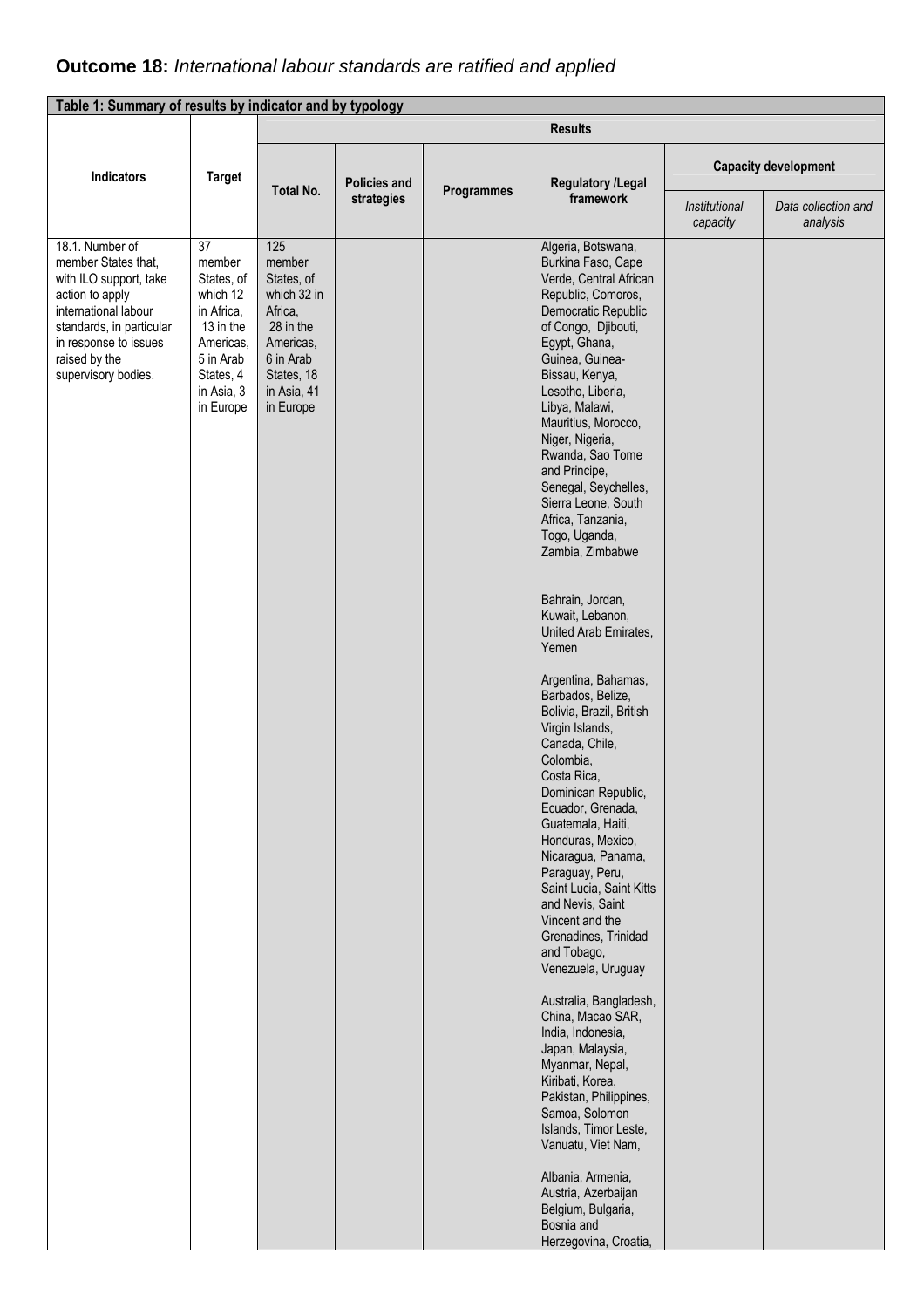|                                                                                                                                                                                                                                                                                                   |                                                                                                                                   |                                                                                                       |                                                                                                                                                                                                                                    | Cyprus, Czech<br>Republic, Denmark,<br>Estonia, Finland,<br>Former Yugoslav<br>Republic of<br>Macedonia, France-<br>French Polynesia,<br>Georgia Germany,<br>Greece, Hungary,<br>Iceland, Ireland, Italy,<br>Israel, Kazakhstan,<br>Kyrgyzstan, Moldova,<br>Montenegro, Norway,<br>Portugal, Romania,<br>Russian Federation,<br>Slovakia, Spain,<br>Switzerland Sweden,<br>Tajikistan, Turkey,<br>Ukraine, United<br>Kingdom, United<br>Kingdom - Saint<br>Helena, Uzbekistan |  |
|---------------------------------------------------------------------------------------------------------------------------------------------------------------------------------------------------------------------------------------------------------------------------------------------------|-----------------------------------------------------------------------------------------------------------------------------------|-------------------------------------------------------------------------------------------------------|------------------------------------------------------------------------------------------------------------------------------------------------------------------------------------------------------------------------------------|-------------------------------------------------------------------------------------------------------------------------------------------------------------------------------------------------------------------------------------------------------------------------------------------------------------------------------------------------------------------------------------------------------------------------------------------------------------------------------|--|
| 18.2 Number of member<br>States where, through<br>ILO support, the<br>principles and rights<br>contained in<br>international labour<br>standards are<br>incorporated in<br>development assistance<br>frameworks or other<br>major initiatives.                                                    | 5<br>member<br>States, of<br>which 1 in<br>Africa, 1<br>in the<br>Americas,<br>2 in Arab<br>States, 1<br>in Europe                | 10 member<br>States, of<br>which 1 in<br>Africa,<br>1 in Arab<br>States, 7 in<br>Asia, 1 in<br>Europe |                                                                                                                                                                                                                                    | Tanzania,<br>Jordan<br>Fiji, Kiribati, Marshall<br>Islands, Samoa,<br>Solomon Islands,<br>Tuvalu, Vanuatu,<br>Republic of Moldova                                                                                                                                                                                                                                                                                                                                             |  |
| 18.3. Number of<br>member States that,<br>with ILO support,<br>improve ratification of up<br>to date Conventions to<br>include at least the<br>instruments classified as<br>core labour standards,<br>as well as those<br>regarded as most<br>significant from the<br>viewpoint of<br>governance. | $\overline{7}$<br>member<br>States, of<br>which 2 in<br>Africa, 2<br>in the<br>Americas,<br>2 in Asia,<br>1 in<br>Europe          | 1 member<br>State in<br>Africa                                                                        |                                                                                                                                                                                                                                    | Togo                                                                                                                                                                                                                                                                                                                                                                                                                                                                          |  |
| 18.4 Number of member<br>States that have a<br>Decent Work Country<br>Programme which<br>includes a normative<br>component among the<br>national priorities<br>established by the<br>tripartite constituents.                                                                                     | 15<br>member<br>States, of<br>which 2 in<br>Africa, 3<br>in the<br>Americas,<br>2 in Arab<br>States, 6<br>in Asia, 5<br>in Europe | 20 member<br>States, of<br>which 8 in<br>Africa, 1 in<br>Arab<br>States, 6 in<br>Asia, 5 in<br>Europe | Burkina Faso,<br>Central<br>African<br>Republic,<br>Congo,<br>Gambia,<br>Gabon,<br>Mauritania,<br>Niger,<br>Zimbabwe,<br>Jordan,<br>Bangladesh,<br>China,<br>Indonesia<br>Nepal,<br>Pakistan, Sri<br>Lanka,<br>Albania,<br>Bosnia- |                                                                                                                                                                                                                                                                                                                                                                                                                                                                               |  |
|                                                                                                                                                                                                                                                                                                   |                                                                                                                                   |                                                                                                       | Herzegovina,<br>Moldova,<br>Serbia,<br>Ukraine                                                                                                                                                                                     |                                                                                                                                                                                                                                                                                                                                                                                                                                                                               |  |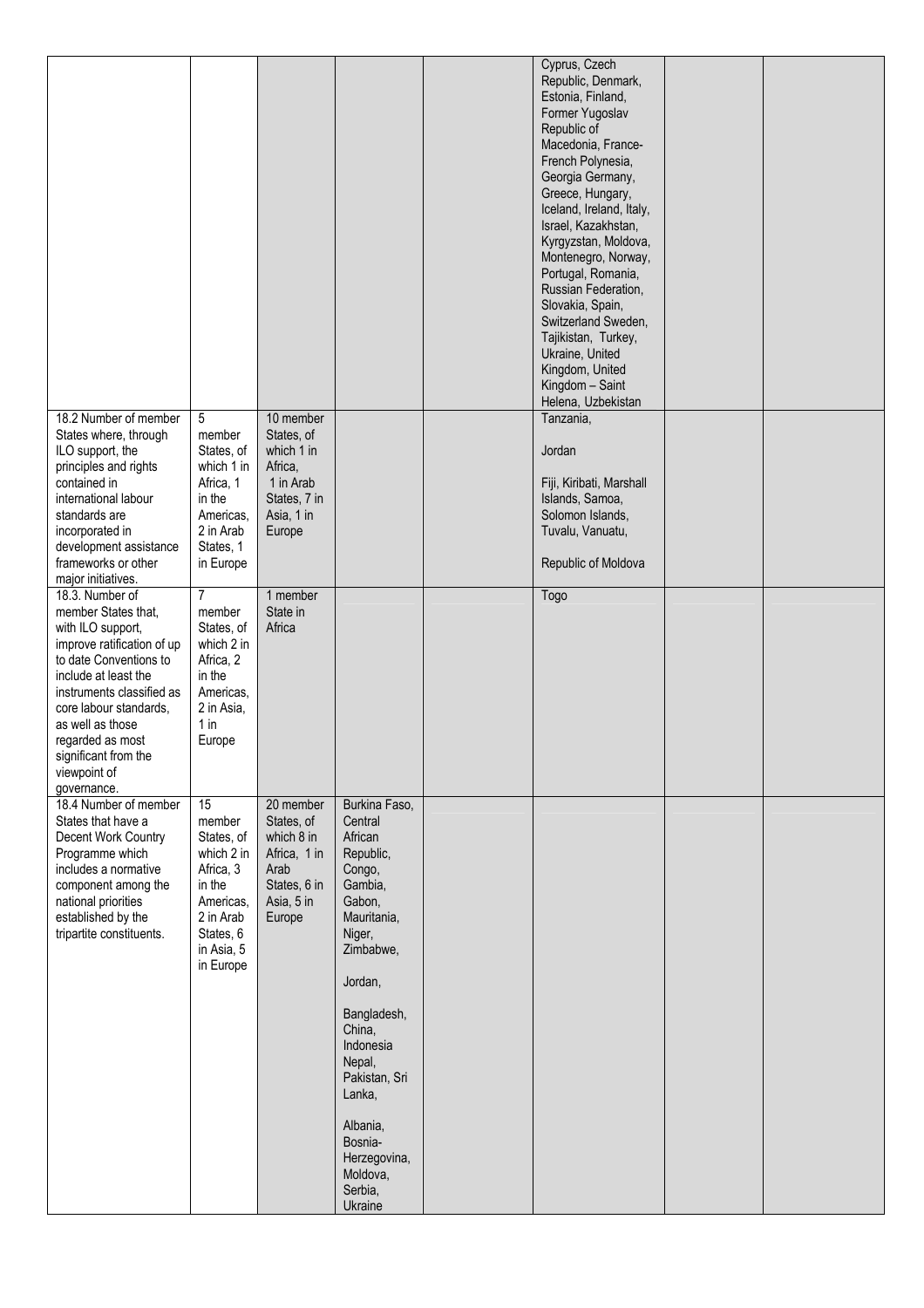| Table 2: ILO Results chain: Country Examples |                                                                                                                                                                                                                                                                                                                                                                                                                                                                                 |                                                                                                                                                                                                                                                                                                                                                                                                                                                                                                                                                                                                                                                                                                                                                                                                                                                              |                 |  |  |
|----------------------------------------------|---------------------------------------------------------------------------------------------------------------------------------------------------------------------------------------------------------------------------------------------------------------------------------------------------------------------------------------------------------------------------------------------------------------------------------------------------------------------------------|--------------------------------------------------------------------------------------------------------------------------------------------------------------------------------------------------------------------------------------------------------------------------------------------------------------------------------------------------------------------------------------------------------------------------------------------------------------------------------------------------------------------------------------------------------------------------------------------------------------------------------------------------------------------------------------------------------------------------------------------------------------------------------------------------------------------------------------------------------------|-----------------|--|--|
| Country                                      | ILO contribution (outputs delivered by the<br>Office)                                                                                                                                                                                                                                                                                                                                                                                                                           | Results (action taken by the country)                                                                                                                                                                                                                                                                                                                                                                                                                                                                                                                                                                                                                                                                                                                                                                                                                        | Gender-specific |  |  |
| Colombia                                     | Aistencia y asesoramiento por la creación y<br>fortalecimiento de Comisión Especiales de<br>Tratamientos de Conflictos ante la OIT<br>(CETCOIT)                                                                                                                                                                                                                                                                                                                                 | Los interlocutores sociales y el Gobierno de<br>Colombia han podido resolver numerosos casos<br>que estaban en instancia ante el Comité de<br>Libertad Sindical por medio de este mecanismo.                                                                                                                                                                                                                                                                                                                                                                                                                                                                                                                                                                                                                                                                 |                 |  |  |
| Morocco                                      | · 20 ateliers de formation pour inspecteurs du<br>travail sur les NIT fondamentales ont été<br>organisés dans toutes les régions du pays.<br>· Une réunion interministérielle (ministère du<br>travail et Ministère de la justice) a été promue et<br>soutenue en vue d'améliorer la collaboration<br>entre inspecteurs du travail et magistrats.<br>· Une assistance technique du BIT fournie pour la<br>création d'un comité consultatif tripartite<br>permanent sur les NIT. | Le rapport d'inspection dû en vertu des<br>articles 20 et 21 de la convention n° 81 et<br>contenant des données statistiques détaillées<br>a été soumis pour la première fois depuis 5<br>ans.<br>Une circulaire ministérielle sur le devoir des<br>$\bullet$<br>inspecteurs de fournir des informations et<br>des données statistiques en matière de<br>discrimination au travail a été émise par le<br>Ministère du travail.<br>Une commission paritaire a été crée pour<br>$\bullet$<br>coordonner l'action des ministères de<br>l'emploi et de la justice.<br>Le comité tripartite sur les normes<br>internationales du travail (C. 144) a été<br>établi.<br>Pour la première fois, une réunion<br>interministérielle sur la préparation des<br>rapports dus en vertu de l'article 22 de la<br>Constitution de l'OIT a été convoquée pour<br>début 2014. |                 |  |  |
| Pakistan                                     | A Tripartite inter-ministerial workshop on child<br>labour and forced labour was held in May 2013 to<br>provide necessary technical guidance to the<br>provincial<br>Labour<br>Departments<br>the<br>on<br>improvement of provincial labour laws                                                                                                                                                                                                                                | The tripartite partners of each province developed<br>action plans, which included the adoption of the<br>draft Prohibition of the Employment Children Act<br>by each provincial legislative assembly by the end<br>of 2013. This draft legislation will establish a<br>minimum age of 14, in line with the age specified<br>in at the time of the ratification, as well as a<br>minimum age of 18 for hazardous work.                                                                                                                                                                                                                                                                                                                                                                                                                                       |                 |  |  |
| Lebanon                                      | The country benefited of the technical assistance<br>on child labour and forced labour guided by the<br>comments of the CEACR.<br>A two-day tripartite workshop on ILS on Child<br>Labour and Forced Labour took place in February<br>2013.                                                                                                                                                                                                                                     | • After more than 10 years since ratification of<br>Cs. Nos. 138 and 182, the Government has<br>finally promulgated the list of hazardous child<br>labour. Furthermore, amendments to the<br>Labour Act on the minimum age have been<br>drafted.<br>• Anti-Trafficking Act has been adopted to bring<br>national legislation more in line with C.29.<br>• Action plan formulated by the participants to the<br>workshop supported by the ILO, in view of<br>concrete steps that would be taken to address<br>the obstacles identified in the effective<br>implementation of the child labour and forced<br>labour Conventions, including goals, timelines<br>and the identification of persons responsible<br>and partners.                                                                                                                                  |                 |  |  |

## **Lessons learned**

Un des principaux enseignements tirés de l'exécution de la stratégie en 2012-13 porte sur les résultats positifs d'une assistance technique renforcée aux Etats Membres en matière de normes. La stratégie adoptée a permis de rationnaliser l'ensemble de l'assistance du Bureau (Genève, Terrain et Turin) vis-à-vis des normes. Une concentration des efforts et des ressources pour des objectifs clairs et mesurables a permis d'obtenir des résultats considérables.

Sur la base de cette expérience, des mesures seront adoptées pour optimiser l'utilisation des ressources humaines et financières en concentrant l'action en faveur des Etats Membres qui la demandent pour combler les lacunes identifiées par les organes de contrôle. Préalablement à toute intervention, seront établies des évaluations nationales des besoins et des analyses des carences législatives et en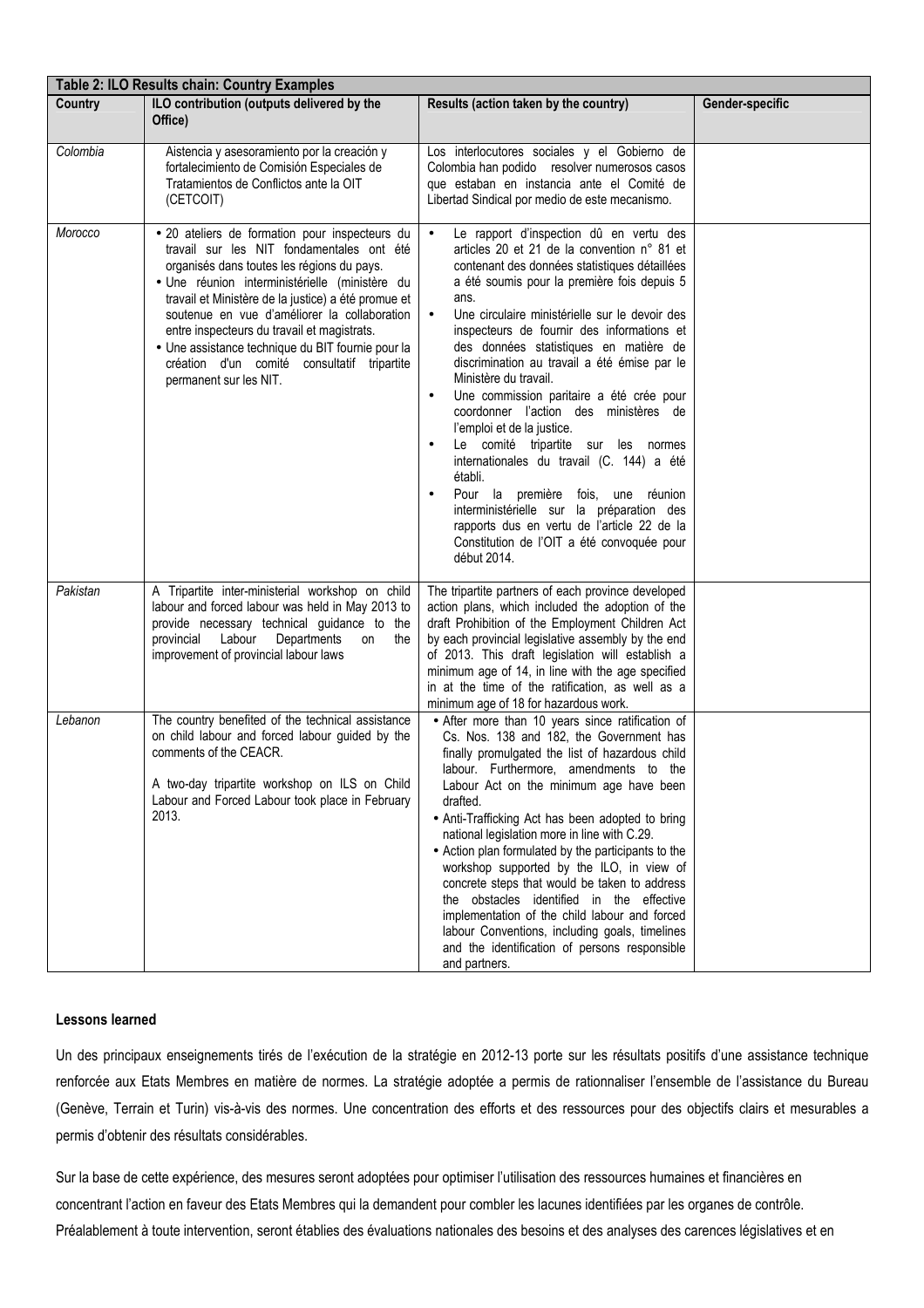## pratique.

Le renforcement des capacités nationales continuera à jouer un rôle central dans l'action du Bureau en matière normative. Des expériences réussies seront répétées et promues, comme par exemple celles :

- de l'Académie Maritime sur la MLC, 2006 qui a obtenu un important effet multiplicateur : Depuis 2009 738 operateurs maritimes ont suivi des formations de l'Académie (381 dans la période janvier 2012-septembre 2013). 124 formateurs certifiés par l'Académie ont à leur tour formé 11.299 personnes au niveau national et régional..
- de l'assistance à la Colombie et au Panama pour la création de commissions spéciales tripartites de traitement des conflits en matière de liberté syndicale au niveau national. A travers ce mécanisme, les partenaires sociaux et le gouvernement de Colombie ont pu résoudre plusieurs cas qui étaient pendants devant le Comité de la liberté syndicale de l'OIT.
- De la l'assistance technique au Maroc qui a contribué aux résultats suivants : formation sur les NIT de tous les 500 inspecteurs du travail du pays ; établissement d'un comité tripartite sur les NIT ; ratification de 8 conventions (C. 131, 144, 163, 164, 166, 176, 188, MLC).